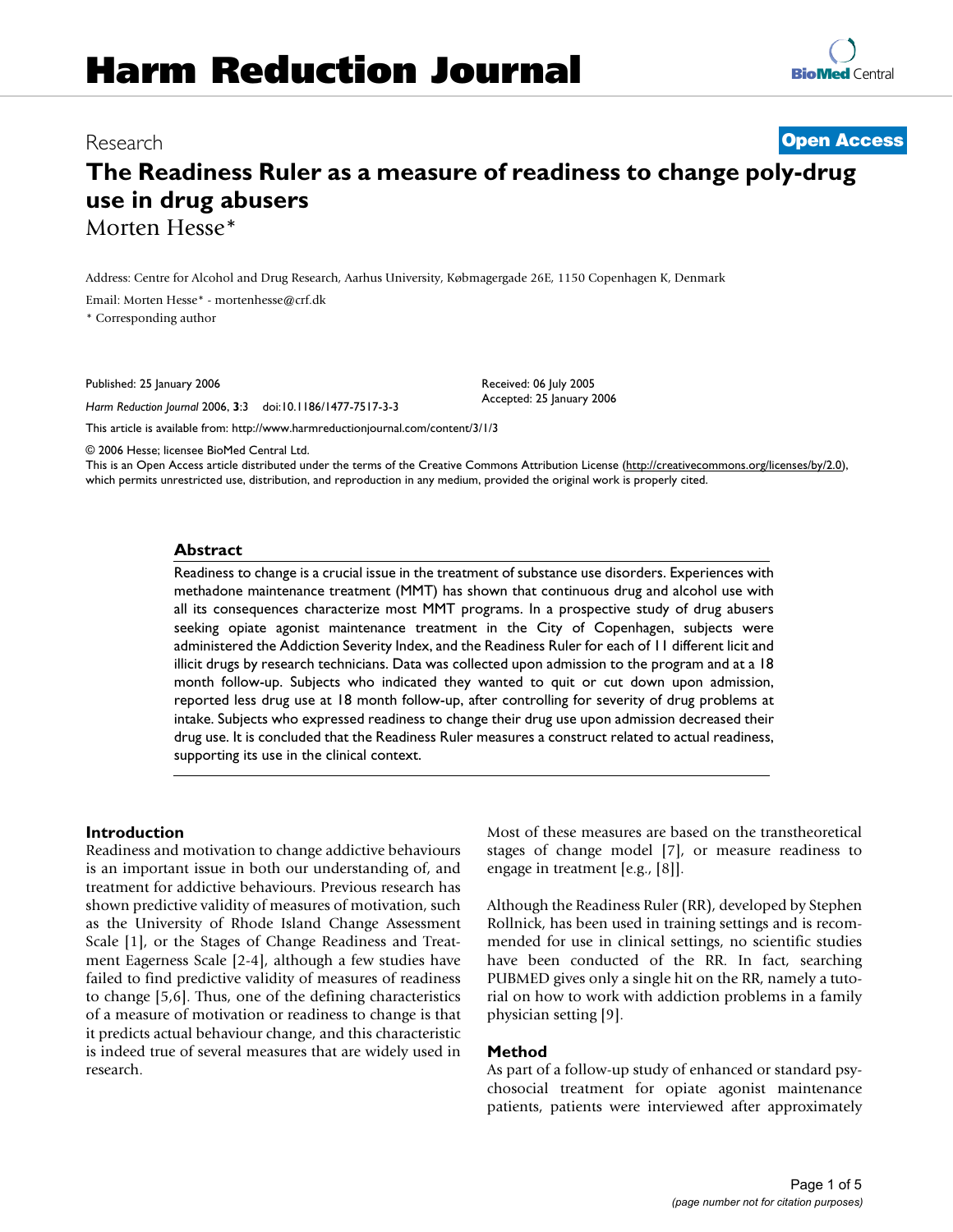#### **Table 1: Descriptive statistics**

|                                                              | %   | Mean of those reporting use | Std. dev. |
|--------------------------------------------------------------|-----|-----------------------------|-----------|
| <b>Readiness ruler values</b>                                |     |                             |           |
| Alcohol                                                      | 53% | 3.6                         | 3.6       |
| Cannabis                                                     | 69% | 3.9                         | 3.3       |
| Benzodiazepines                                              | 37% | 5.5                         | 3.5       |
| Cocaine                                                      | 59% | 6.7                         | 3.5       |
| Amphetamine                                                  | 13% | 7.6                         | 3.7       |
| Heroin                                                       | 79% | 8.2                         | 2.4       |
| Methadone                                                    | 86% | 3.7                         | 3.4       |
| Other opiates                                                | 11% | 7.8                         | 3.3       |
| "Party" drugs (e.g., MDMA)                                   | 8%  | 6.4                         | 5.1       |
| Tobacco                                                      | 95% | 1.7                         | 1.9       |
| Proportion of illicit drugs in which<br>change is considered |     | 70%                         | 30%       |
| <b>EuropASI-scores</b>                                       |     | Mean of all subjects        | Std. dev. |
| Medical                                                      |     | 0.31                        | 0.39      |
| Financial                                                    |     | 0.92                        | 0.20      |
| Work                                                         |     | 0.18                        | 0.34      |
| Alcohol                                                      |     | 0.10                        | 0.18      |
| Drugs                                                        |     | 0.35                        | 0.12      |
| Legal                                                        |     | 0.25                        | 0.33      |
| Family                                                       |     | 0.16                        | 0.29      |
| Interpersonal                                                |     | 0.30                        | 0.32      |
| Psychiatric                                                  |     | 0.17                        | 0.22      |

**Notes**: N for the mean values of the RR varies, since subjects who did not report current use of a substance did not report readiness to change.

two weeks of methadone or buprenorphine maintenance, and re-interviewed on average 18 months after treatment.

#### *Sample and procedure*

The sample consisted of all consecutive intakes to opiate agonist maintenance treatment in the City of Copenhagen who agreed to participate in a study of enhanced psychosocial services for drug abusers between August of 2002 and October of 2003. Participants gave written consent to participate in the study, and were informed that the study was part of research and quality assurance in treatment. Interviews were conducted by research technicians under the author's supervision. It was stressed in interviews that personal information from the interview would not be shared with anyone outside the research institution, including the staff involved in their treatment.

Patients came either from a special clinic in Copenhagen providing enhanced psychosocial services to drug users, or one of the City's 4 treatment and rehabilitation centres, providing the standard psychosocial services.

#### *Instruments*

Subjects were interviewed with the European Addiction Severity Index (EuropASI) [10], and the Readiness Ruler (RR). The EuropASI was administered at both baseline and follow-up, but the RR was administered only at baseline.

The EuropASI is the European version of the Addiction Severity Index [11], with some adjustments made to match the European context. The EuropASI measures current and past severity in 8 areas: medical, work (financial/ support and work satisfaction), legal, social, family, drugs, alcohol, and psychiatric problems. For each of these areas, a composite score is calculated, representing the severity of problems in the past 30 days. Composite scores can range from 0 (indicating no problems) to 1 (indicating very serious problems). Two of these composite scores were the dependent variables of the current analysis, drugs composite score and alcohol composite score at followup.

In the RR, subjects are asked to rate for each drug ranging from 1 to 10, their degree of readiness to cut down or quit. Ratings can range from 1–10. Scores of 1–3 represent nonreadiness to change, scores of 4–6 uncertainty, scores of 7–8 represent readiness, and 9–10 represent ongoing attempts at changing. Alternatively, respondents can answer "Don't use" for a drug that they do not use.

The original design was kept as it appears on the Motivational Interviewing homepage [12]. However, a few categories were changed to fit the target population (e.g., stimulants were sub-divided into amphetamine and cocaine, and steroids were dropped).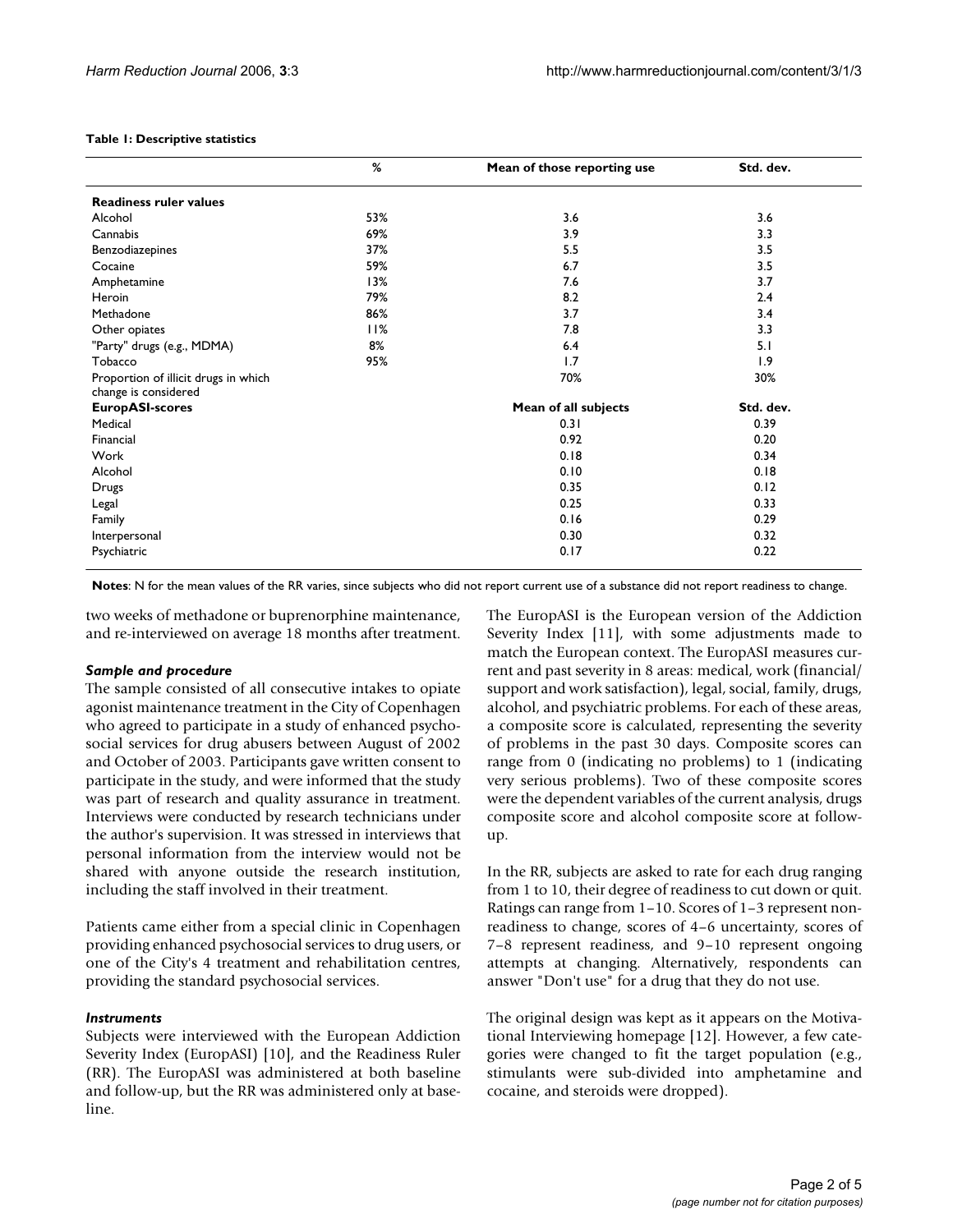

**Figure 1** Predicted drugs composite score by Readiness Ruler score.

For the current study, the mean value of all those illegal drugs that were checked were used as a predictor variable.

For alcohol, subjects were grouped according to the following rule: If they responded "don't use" they were given a code of "not user". If they responded 1, they were given a code of "User, will not change". If they responded 2–10, they were given a code of "User, may consider change". The reason for this recoding of the alcohol scale is that while all subjects were current drug users, many were not alcohol users, and thus estimating a degree of readiness for alcohol users would result in a much-reduced sample size.

#### *Statistical analysis*

Multiple regression was used to assess the impact of readiness to change at admission on outcome at 18 months follow-up, using the drug use composite score at followup as the dependent variable, and controlling for baseline drug use composite score. Statistical analysis was carried out on STATISTICA 6.1 for Windows [13]. In the case of alcohol, the RR codes were entered as a categorical variable in the regression model with the values "Not user", "User, will not change", "User, may consider change".

## **Results**

#### *Sample description*

A total of 87 subjects were entered in this part of the study. Subjects were consecutive admissions to the City of Copenhagen for maintenance treatment with either methadone or buprenorphine. A total of 67 subjects were reinterviewed after 508 days (range: 227–814), but due to missing data, this was reduced to 55 subjects for the present analyses. Comparisons of these 55 subjects to the 32 subjects with incomplete data revealed few differences on any intake variables. Those lost to follow-up had used less money on drugs than interviewed subjects ( $p = 0.04$ ), and had less medical problems at intake ( $p = 0.02$ ). There were no significant differences on gender or age, on the RR, or on any other EuropASI variable. The main factor in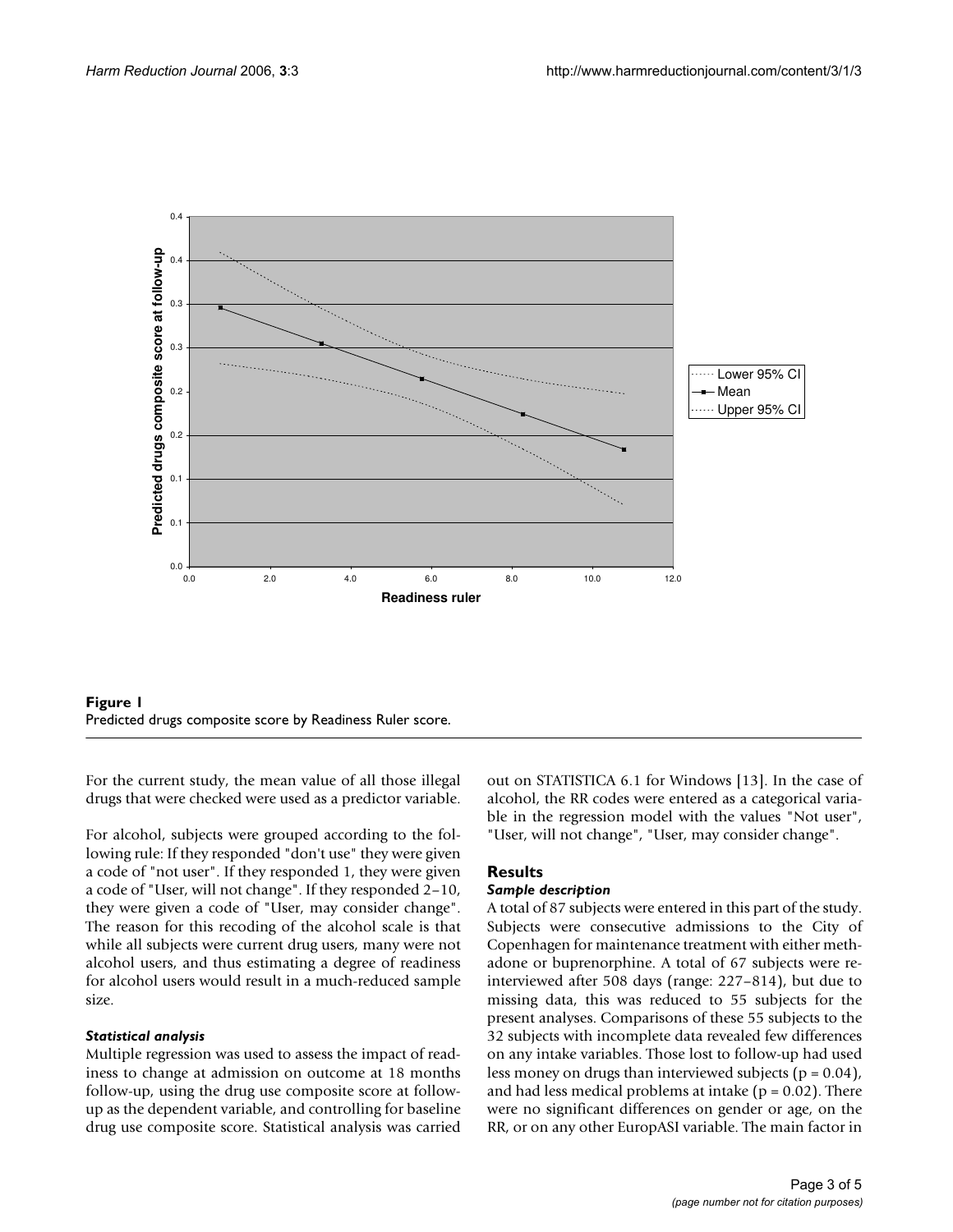



predicting attrition from the study was the setting, as most of the drop-outs came from the 4 standard treatment centres. The mean age at intake was  $36.0$  (SD = 8.4), and the sex distribution in the sample was 74% male and 26% female.

The descriptive characteristics of the RR and the EuropASI are summarized in table 1. Mean values of RR scales apply only to the percentage who used a given drug. The most commonly used drugs were tobacco, methadone, heroin and cannabis. Cocaine was also fairly common, reported by more than half the sample. Readiness to change was highest for heroin and illicit opiates, except methadone, followed by amphetamine and cocaine. The average subject was reluctant to make a change with regard to alcohol, cannabis or methadone, and not ready to consider quitting smoking tobacco.

The large majority of the sample were unemployed as reflected in the very high employment CS. In other areas, subjects were slightly less severe than the average from a recent German study of opiate users [14].

#### *Readiness and substance use outcome*

I tested whether baseline readiness to change predicted drug/alcohol use at follow-up through multiple regression analyses.

It was found that the RR was significantly related to drug use and alcohol use at follow-up. The results of the regression analysis are summarized in table 2.

The mean RR score for all illicit drugs was significantly related to reduced drug use at follow-up after controlling for baseline value (beta =  $-0.35$ , p = 0.006), although base